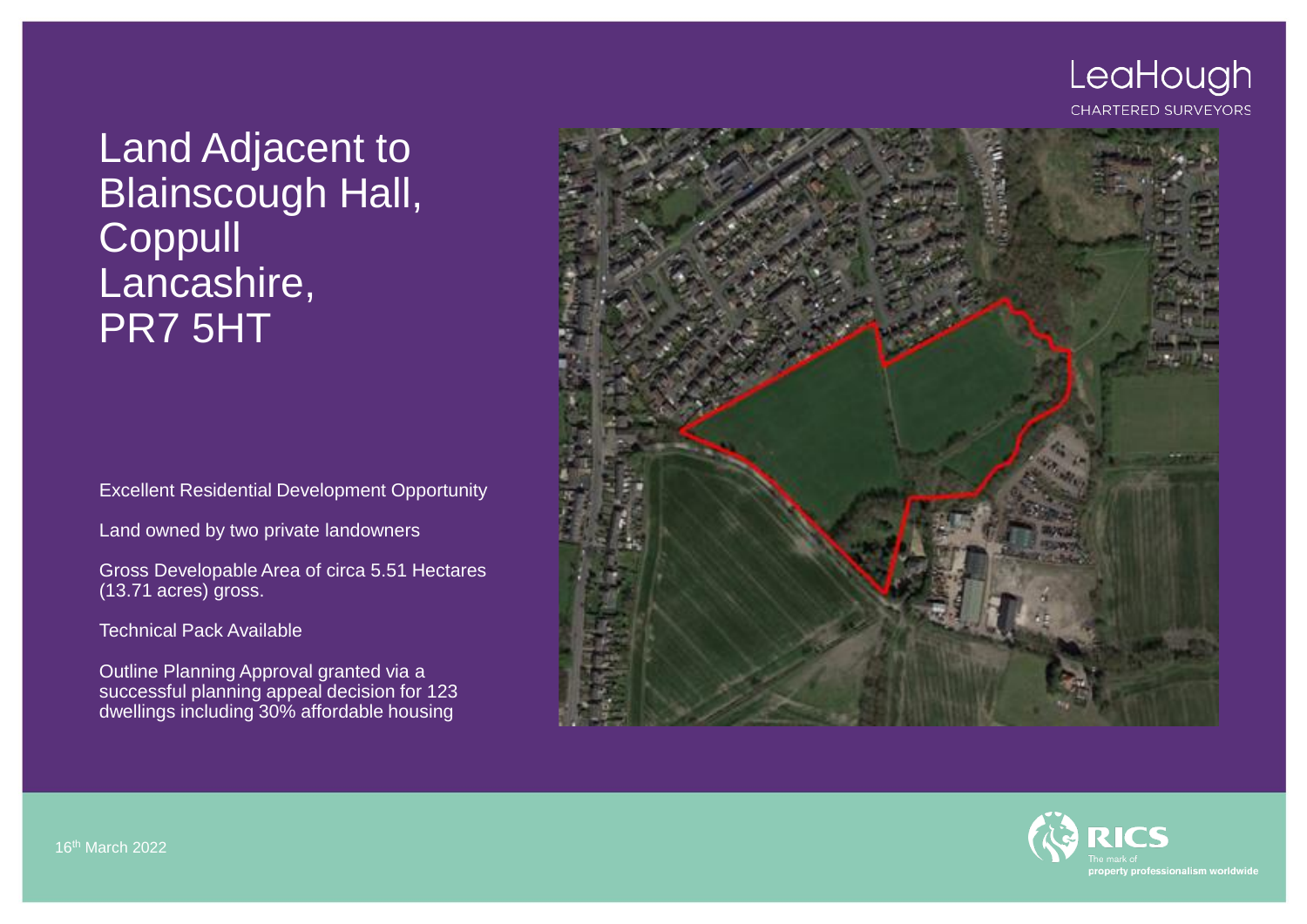# The Property

# **The Property**

A significant development opportunity has become available in Coppull, Chorley. The property has the benefit of an outline planning consent for 123 residential dwellings granted via a recent successful appeal decision.

The property consists of two irregular shaped fields that are currently used for agricultural purposes. The property is owned by two private land owners who have entered into a collaboration agreement.

The property for disposal extends to 5.51 hectares (13.59 acres) gross and netting to circa 3.20net developable hectares (7.90 acres) excluding open space and green space corridors.

The property will be sold as a whole, freehold and with vacant possession.

Offers are being invited on an informal tender basis. Offers on a conditional and unconditional basis will be considered.

Interested parties are being asked to initially register their interest with Gemma Murray at Lea Hough & Co. Subsequent to registration a link to the data room will be provided.

The data room contains amongst other items a suite of relevant technical and planning reports and surveys but does not include a Phase II Intrusive Site Investigation Report.



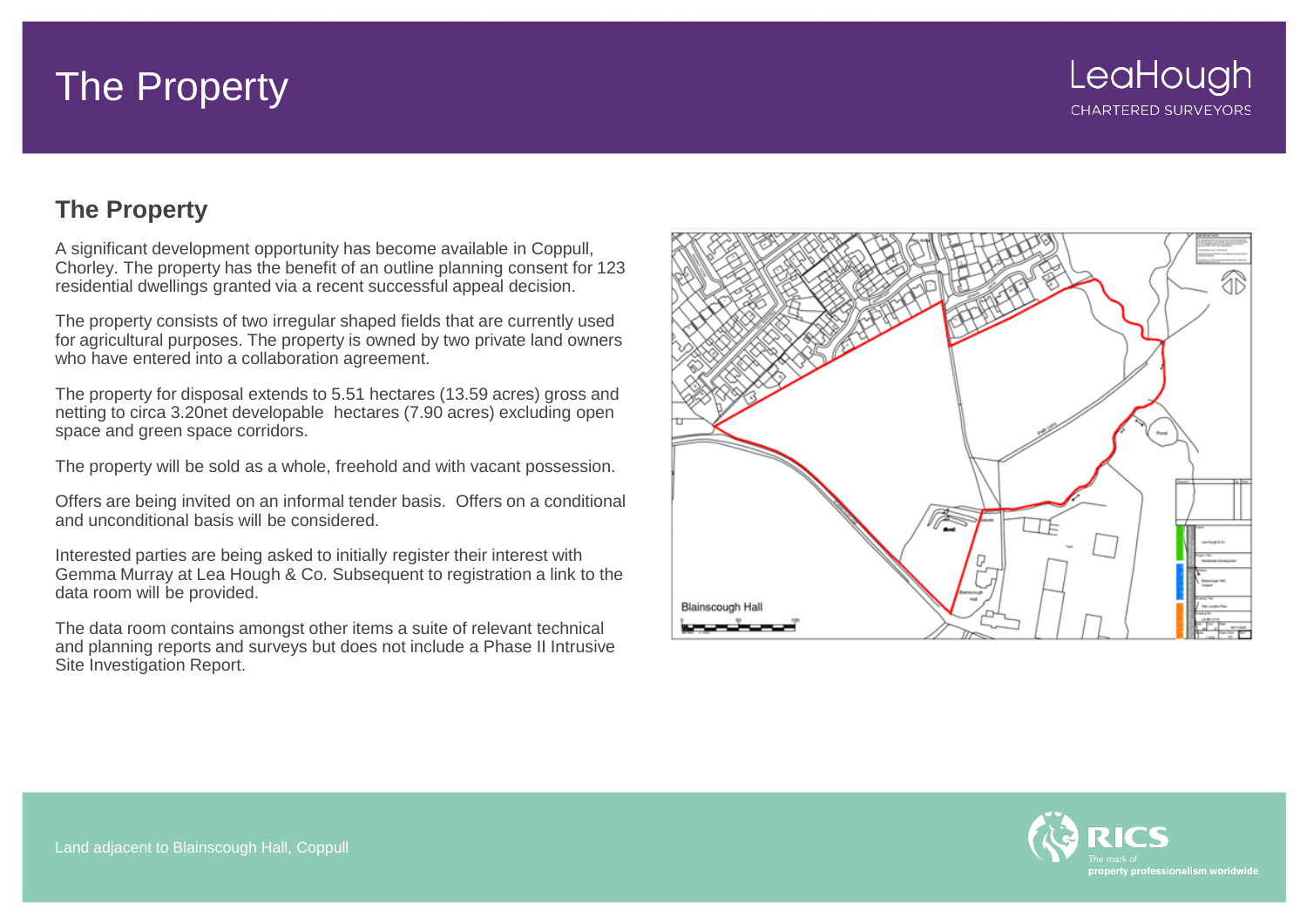# Location and Infrastructure

**CHARTERED SURVEYORS** 

LeaHough

### **Location**

The property is situated on the south side of the settlement of Coppull, Chorley, Lancashire and is compromised of two irregular shaped parcels of greenfield land. The land is currently used for and has been historically used agricultural purposes.

The site is generally flat with a gentle fall from west to east. The site is bound by Blainscough Lane to the south which leads to Blainscough Hall and the employment site which is in active use. Site access will be from Grange Drive. Access for construction traffic can be taken from Blainscough Lane.

The site is characterised by mature trees and woodland on the western, southern and eastern boundaries. The southern and eastern boundaries roughly follow the line of Tanyard Brook. There are tree preservations orders on a group of trees outside of the red edge of the property on the southern boundary. To the east of the site is a Local Nature Reserve.

To the north of the site is an existing residential estate which secured planning consent in 2000.

### **Infrastructure**

The location is served by the village centre of Coppull where local amenities, services and facilities can found along Spendmore Lane. The location is well served by Springfield Leisure Centre just off Spendmore Lane in Springfield Road north. The property is a short distance from the A49 which leads north to Chorley and Preston, with junction 29 of the M6 a 15 minute drive away. Heading south on the A49 towards Wigan, junction 27 of the M6 is a 10 minute drive.

The nearest train station is circa 3.8 miles north at Euxton and there are 2 bus stops located within 300m of the property.



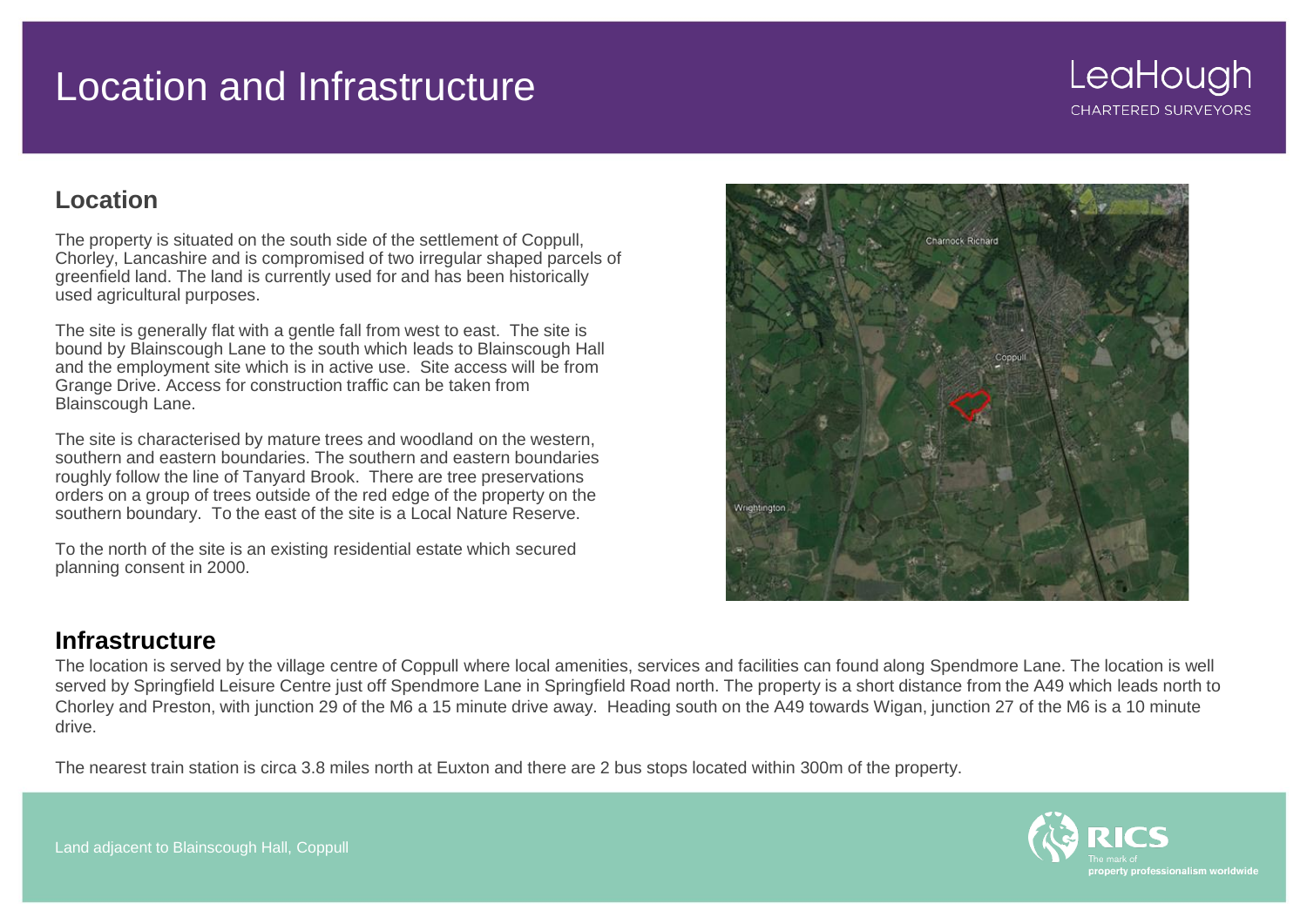# Planning

# **Planning**

The property has the benefit of an outline planning consent for 123 dwellings with associated public open space and 30% affordable housing granted via a successful appeal decision dated 3rd February 2022.

The property is classified as safeguarded land (Blainscough Hall – BNE36) designated under policy BNE3 of the Chorley Local Plan. The property was identified as a suitable housing allocation in the emerging Central Lancashire Local Plan.

All matters are reserved except for access. Site access is from Grange Drive.

There is a signed S.106 agreement in the data room which outlines the financial contributions and the delivery of affordable housing.

#### **Access**

The subject site will be served from Grange Drive. All matters are reserved except for access which is approved as per drawing 2385-F01 (see transport assessment) and will serve the development of 123 dwellings.

The parameters plan and illustrative masterplan, which are indicative only, show an additional access to the east from Grange Drive. Grange Drive is adopted, however, the strip between the adopted highway and the subject site is in private ownership.

Within the data room is the relevant title information for this land. It is optional for bidders if they want to take account of the additional access and must satisfy themselves that the requisite means are available to do so.



#### **Appeal Decision**

Inquiry Held on 11-14 October 2021 Site visit made on 14 October 2021

by Helen B Hockenhull BA (Hons) B.PI MRTPI

an Inspector appointed by the Secretary of State

Decision date: 3<sup>rd</sup> February 2022

#### Appeal Ref: APP/D2320/W/21/3275691

#### Land adjacent to Blainscough Hall, Blainscough Lane, Coppull, Chorley

- . The appeal is made under section 78 of the Town and Country Planning Act 1990 against a refusal to grant outline planning permission.
- . The appeal is made by Lea Hough and Co LLP against the decision of Chorley Borough Council.
- The application Ref 20/01399/OUTMAJ, dated 23 December 2020, was refused by notice dated 13 April 2021.
- . The development proposed is the erection of up to 123 dwellings (including 30% affordable housing) with public open space provision, structural planting and landscaping and vehicular access points from Grange Drive.

#### **Decision**

1. The appeal is allowed, and planning permission is granted for the erection of up to 123 dwellings (including 30% affordable housing) with public open space provision, structural planting and landscaping and vehicular access points from Grange Drive on land adjacent to Blainscough Hall, Blainscough Lane, Coppull, Chorley in accordance with the terms of the application, Ref 20/01399/OUTMAJ, dated 23 December 2020, subject to the conditions in the attached schedule.

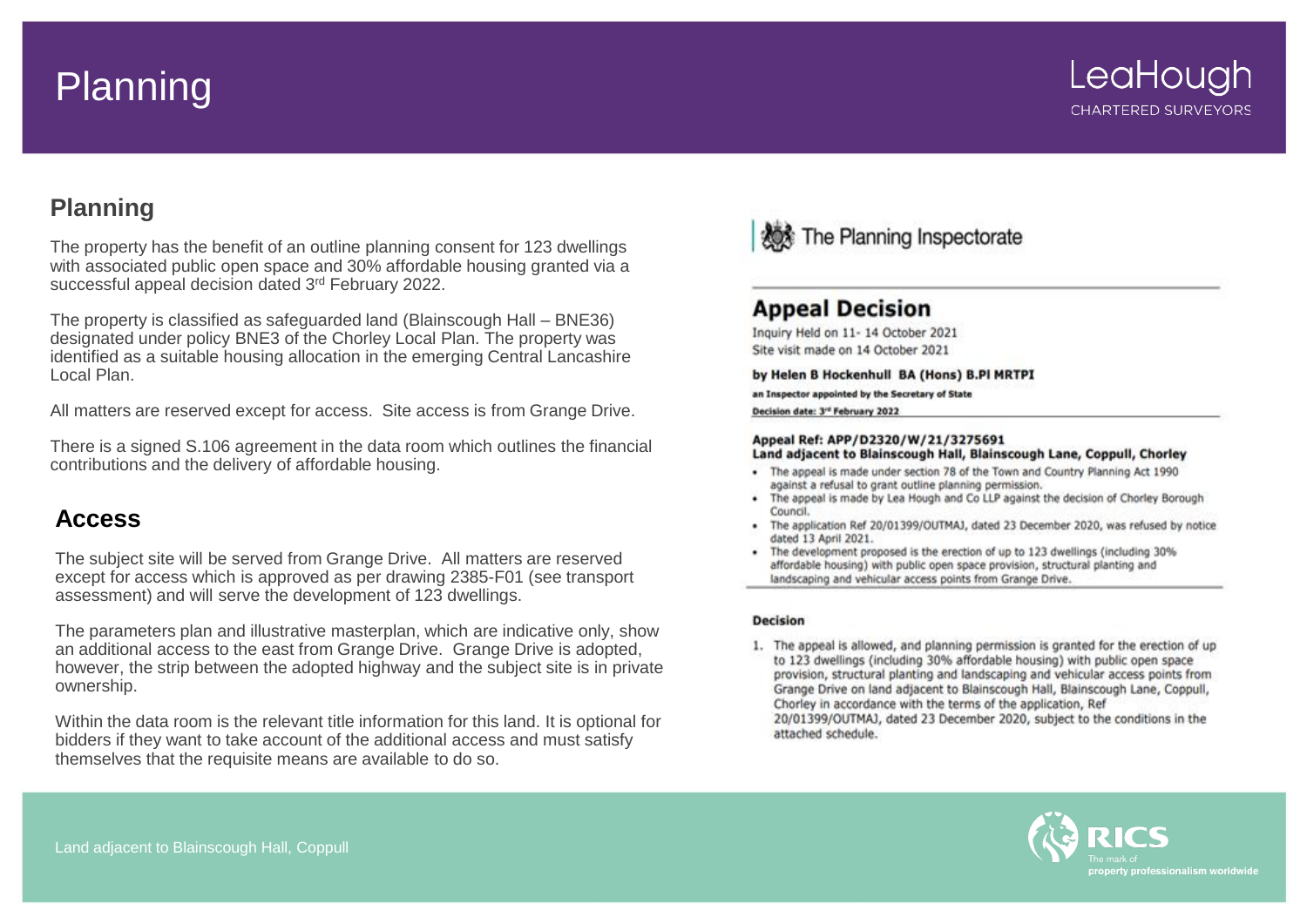# Tender pack studies and reports

## **List of available technical information**

- 1. Marketing Particulars
- 2. Offer Form
- 3. Topographical Survey CAD
- 4. Topographical Survey PDF Sheet 1
- 5. Topographical Survey PDF Sheet 2
- 6. Air Quality Screening Assessment
- 7. Appeal Decision
- 8. Blainscough Works CIS December 2020
- 9. Design & Access Statement
- 10. Design & Access Statement Part 1
- 11. Design & Access Statement Part 2
- 12. Despatch Cover Letter
- 13. EIA Screening Opinion Report
- 14. Energy Statement
- 15. Flood Risk Assessment
- 16. Grange Drive East Access Title

# **List of available technical information**

- 17. Great Crested Newt Survey
- 18. Highways Adoption Plan
- 19. Illustrative Masterplan
- 20. Mineral Resource Assessment
- 21. Noise Exposure Assessment
- 22. Parameters Plan
- 23. Phase 1 Geo Environmental Study
- 24. Planning Statement
- 25. Preliminary Arboricultural Impact Assessment
- 26. Preliminary Ecological Appraisal
- 27. Proposed Site Access Plan
- 28. S.106 Agreement
- 29. Site Location Plan PDF
- 30. Site Location Plan CAD
- 31. Transport Assessment Addendum
- 32. Transport Assessment and Travel Plan
- 33. List of Supporting Documents

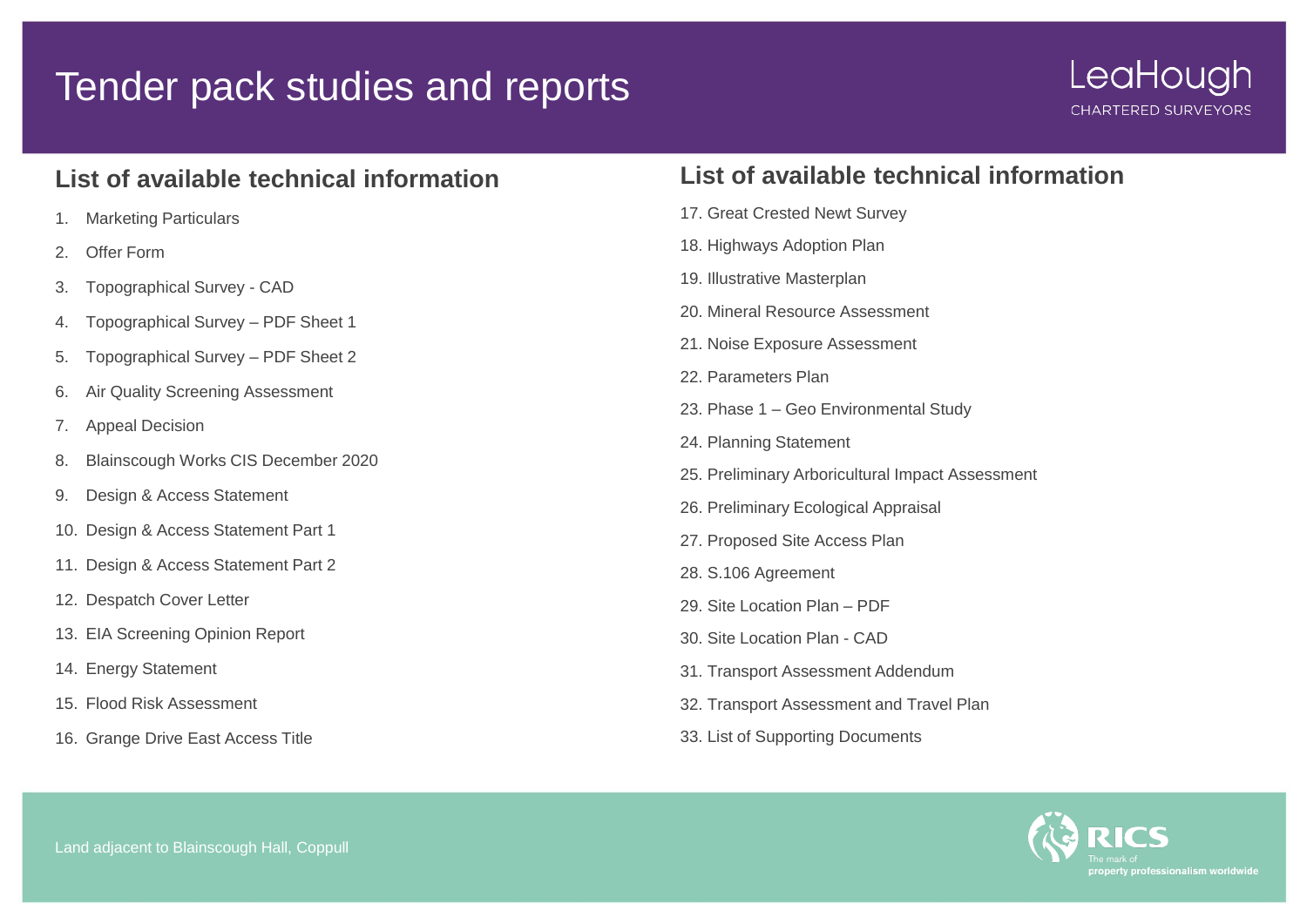# Method of sale

## **Method of Sale**

Informal tenders are invited on a conditional or unconditional basis. Bidders are requested to provide a layout and complete the offer form provided in the data room which will allow bidders to provide a summary of their approach to the scheme.

The site will be sold as a whole, freehold and with vacant possession.

### **S.106**

A copy of the signed S.106 agreement is in the data room.

## **Affordable Housing**

30% on-site affordable housing requirement, tenure split to be agreed.

# **Legal Costs**

We are requesting that the preferred developer pay the vendor's reasonable legal fees.

## **Data Room**

.

A suite of technical information is available in the data room. Interested parties are asked to register their interest in the site by contacting Lea Hough at the Euxton office via [gemma.murray@leahough.co.uk.](mailto:gemma.murray@leahough.co.uk) A link to the data room will then be issued to interested parties.

### **Viewing Arrangements**

Please contact Phil Mussell on 07851 246076 or [phillip.mussell@leahough.co.uk](mailto:Phillip.mussell@leahough.co.uk) to make the necessary access arrangements. There are public rights of way that cross the site and the site is visible from these paths.

### **Offer Date**

All offers are to be submitted by noon Friday 6<sup>th</sup> May.

OFFERS ARE TO BE SUBMITTED BY EMAIL TO

[phillip.mussell@leahough.co.uk](mailto:phillip.mussell@leahough.co.uk) and r[ichard.bailey@leahough.co.uk](mailto:Richard.bailey@leahough.co.uk)

We request that offers are accompanied with a layout, accommodation schedule and a statement of the bidders approach to the scheme. The offer form in the data room will provide an opportunity to provide further details.

## **VAT**

The property is not subject to VAT

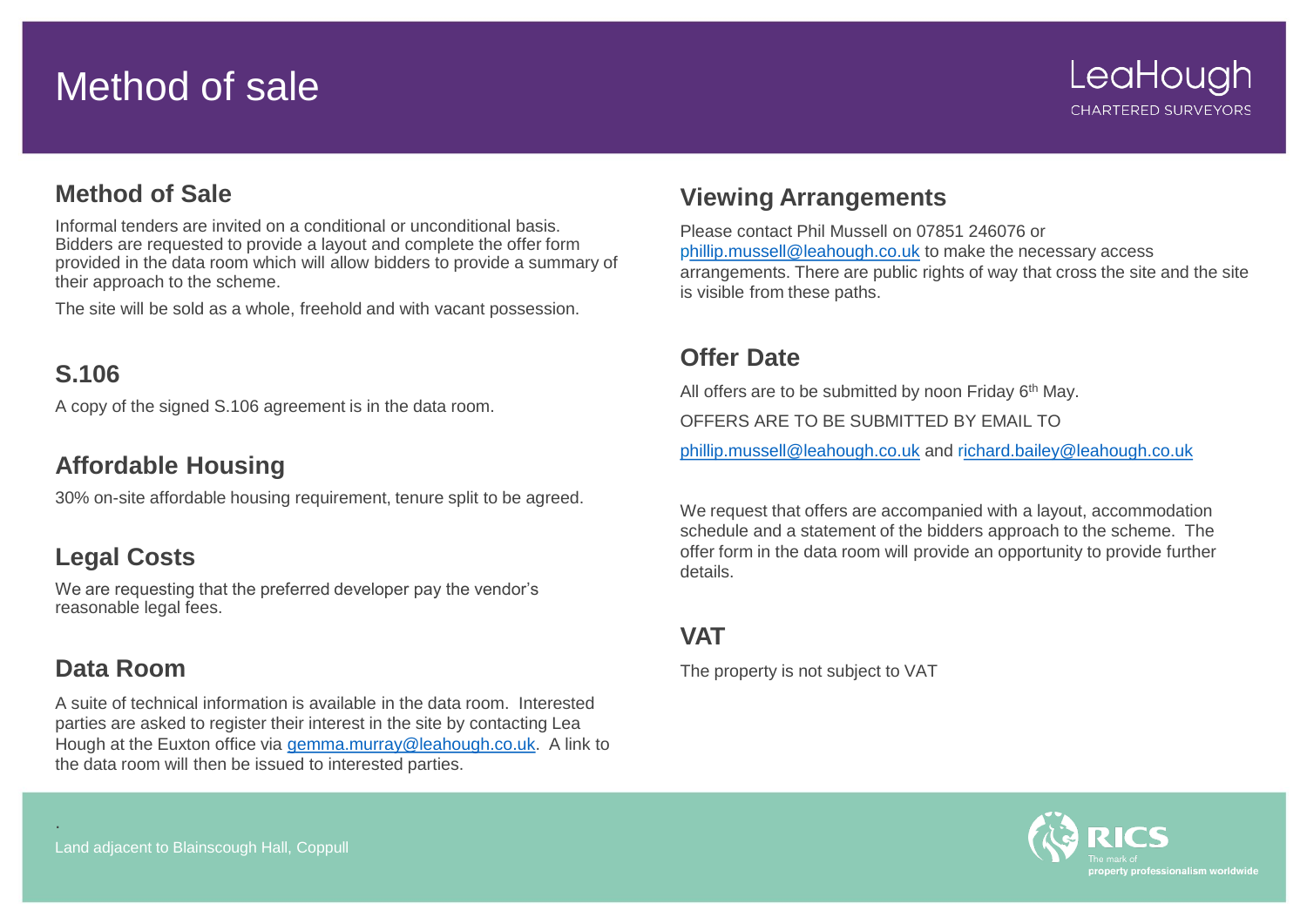# Misdescription Act

Misrepresentations Act 1967 Consumer Protection from Unfair Trading Regulations 2008 Business Protection from Misleading Advertising Regulations 2008

Lea Hough & Co for themselves and for the vendors or lessors of this property whose agents they are, give notice that:

• Alldescriptions,plans,dimensions,referencestoconditionorsuitabilityfor use, necessary permissions for use and occupation and other details are given in good faith and are believed to be correct and any intending purchasers or tenants should not rely on them as statements of fact but must satisfy themselves by inspection or otherwise as to the correctness of each of them;

• Any electrical or other appliances on the property have not been tested, nor have the drains, heating, plumbing or electrical installations. All intending purchasers are recommended to carry out their own investigations before contract.

• No person in the employment of either Lea Hough & Co has any authority to make or give any representations or warranty whatsoever in relation to this property.

• These particulars are produced in good faith and set out as a general outline only for the guidance of intended purchasers or lessees, and do not constitute an offer or contract nor any part thereof

**SUBJECT TO CONTRACT**